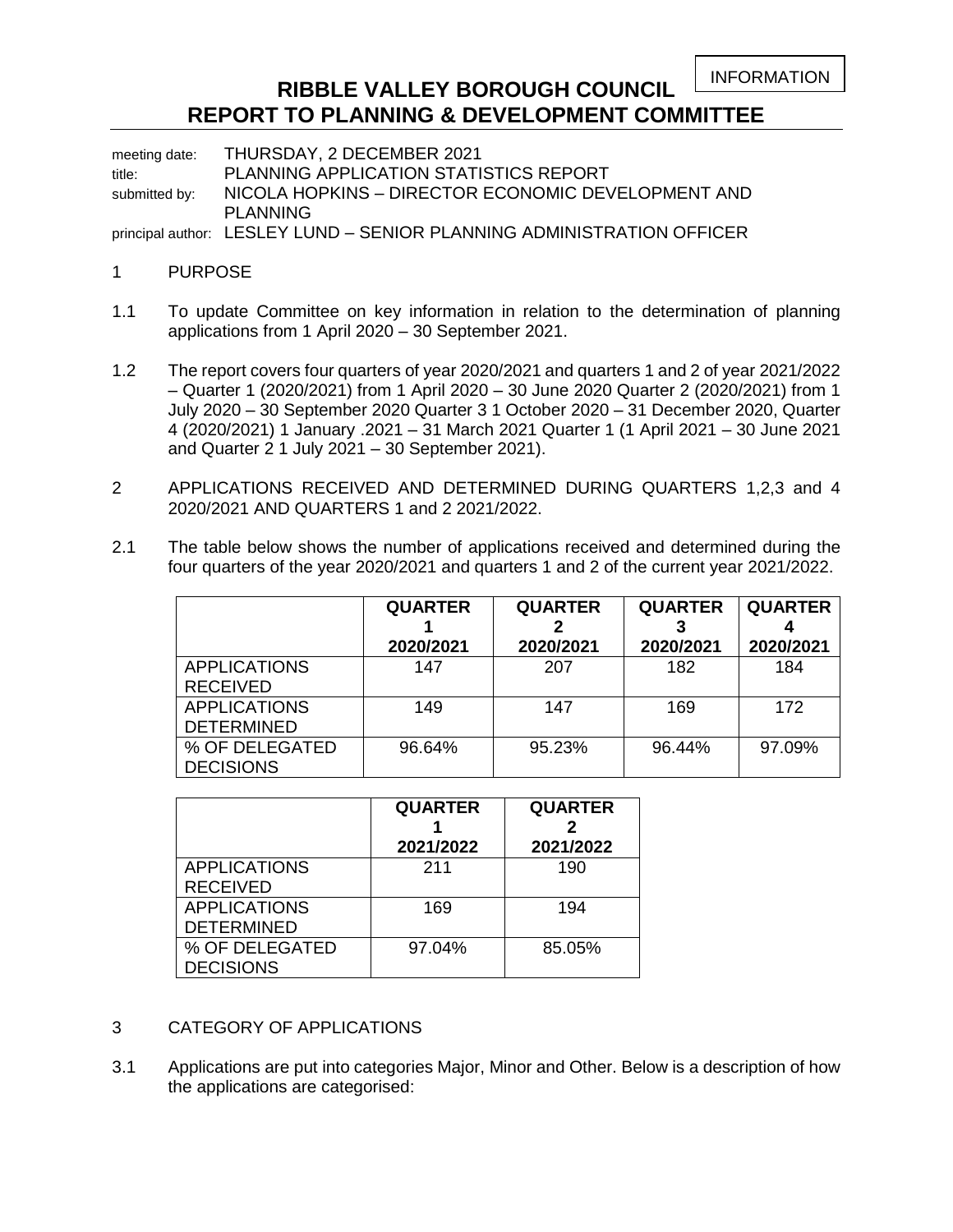# Major applications are applications which fall into the following categories:

- Dwellings 10+ dwellings or cover a site area of 0.5ha+
- Offices/Retail & Distribution/Light Industry -cover over 1,000m2 or floor space or a site area of 1ha+
- General Retail Distribution and Servicing 1,000m2+ or floor space or site area of 1ha+
- Gypsy and Traveller sites 10+ pitches
- All other major developments all other uses, whether in a use class or sui generis uses – 1,000m2

Minor applications are applications which fall into the following categories:

- Dwellings 1-9 dwellings. Or site area of less than 0.5ha
- Offices/Retail & Distribution/Light Industry less than 1,000m2 floor space or less than 1 ha site area
- General Industry and Distribution and Servicing less than 1,000m2 floor space or less than 1ha site area
- Gypsy and Traveller sites 1-9 pitches
- All other minor developments less than 1,000m2 floor space or less than 1ha site area

# Other Developments

- Minerals Processing
- Change of Use going from one class use to another
- Householder developments extensions, conservatories, garages etc within the domestic curtilage of the property
- Advertisements
- Listed Building Consent

# 4 TARGETS

- 4.1 Performance has traditionally been measured in terms of time taken to determine a planning application. Current targets percentages are below. The target is 13 weeks for major applications and 8 weeks for householder and other applications it is calculated from the date of validation to the date of despatch of the decision notice.
- 4.2 Historically when the Government were reviewing Local Planning Authority's performance targets (Improving Planning Performance: Criteria for Designation Updated 2020) the targets were set at 60% to determine Major Applications within 13 weeks and 70% for all others to be determined within 8 weeks. [https://www.gov.uk/government/publications/improving-planning-performance-criteria](https://www.gov.uk/government/publications/improving-planning-performance-criteria-for-designation)[for-designation](https://www.gov.uk/government/publications/improving-planning-performance-criteria-for-designation)
- 4.3 The Authority's own Performance Indicator targets are currently

70% of Major Applications within 13 weeks 75% of Minor Applications within 8 weeks 80% of Other Applications within 8 weeks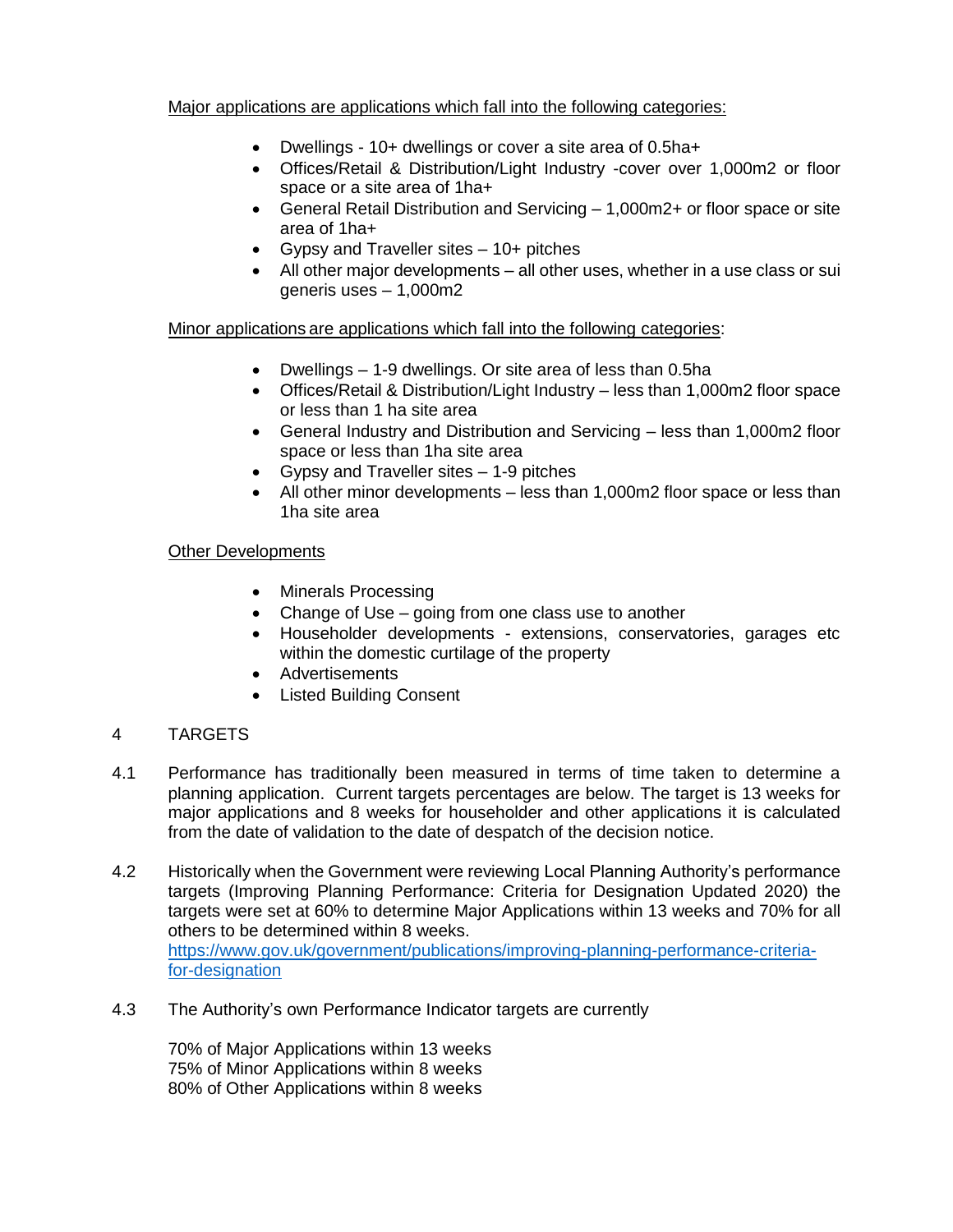### 4.4 RIBBLE VALLEY DETERMINATION RATES

#### QUARTER 1 2020/2021– 1 April 2020 to 30 June 2020

Majors - 4 determined - 66.66% determined within 13 weeks Minors - 54 determined - 56.81% determined within 8 weeks Others - 91 determined - 65.88% determined within 8 weeks

#### QUARTER 2 2020/2021 - 1 July 2020 to 30 September 2020

Majors - 3 determined - 0% determined within 13 weeks Minors - 47 determined - 76.31% determined within 8 weeks Others - 97 determined - 85.86% determined within 8 weeks

#### QUARTER 3 2020/2021- 1 October 2020 to 31 December 2020

Majors - 8 determined - 16.66% determined within 13 weeks Minors - 46 determined - 79.48% determined within 8 weeks Others - 115 determined - 67.64% determined within 8 weeks

#### QUARTER 4 2020/2021- 1 January 2021 to 31 March 2021

Majors - 2 determined - 100% determined within 13 weeks Minors - 55 determined - 72.34% determined within 8 weeks Others - 115 determined - 74.28% determined within 8 weeks

#### QUARTER 1 2021/2022 – 1 April 2021 – 30 June 2021

Majors - 4 determined - 66.66% determined within 13 weeks Minors - 47 determined - 67.44% determined within 8 weeks Others - 118 determined - 72.97% determined within 8 weeks

QUARTER 2 2021/2022 – 1 July 2021 – 30 September 2021

Majors - 10 determined – 33.33% determined within 13 weeks Minors - 57 determined - 54.16% determined within 8 weeks Others - 127 determined - 66.94% determined within 8 weeks

### 5 FEES RECEIVED

5.1 The fees received for planning applications are as follows:

Quarter 1(01/04/2020 – 30/06/2020) - £113398.00

Quarter 2 (01/07/2020 – 30/09/2020) - £92827.00

Quarter 3 (01/10/2020 – 31/12/2020) - £135175.00

Quarter 4 (01/01/2021 – 31/03/2021) - £111893.00

Quarter 1 (01/04/2021 – 30/06/2021) - £168350.00

Quarter 2 (01/07/2021 – 30/09/2021) - £136276.00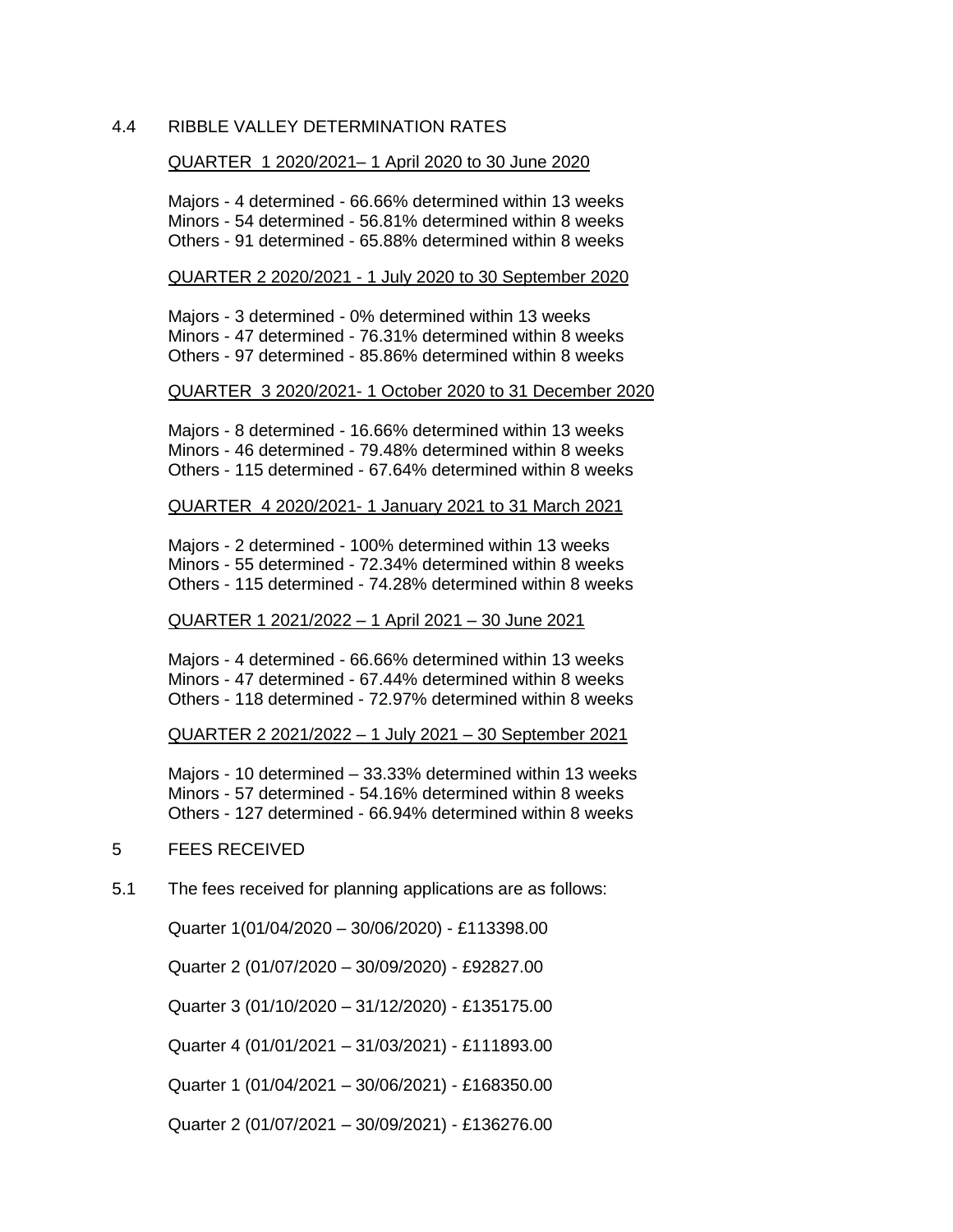- 5.2 Members will note the significant increase in planning fees in the corresponding quarters which reflects the significant increase in application being received and a more buoyant economy following the lockdowns.
- 6 INVALID APPLICATIONS
- 6.1 When an application is received into the Planning Office it is checked to make sure it is a complete and valid application.
- 6.2 There is a national and local list of requirements to ensure this which includes: the correct fee, a location plan, plans drawn to a recognised metric scale with external floor dimensions and elevational dimensions, bat and tree surveys. Dependent on the type of application other things may be required to have a valid application. Common reasons for invalidity include fee outstanding, bat survey required, heritage statement required (Conservation Areas, Barns and Listed Buildings, dimensions on plans (elevational) and plans that are not to scale. Invalid applications are turned around quickly. Link to the current local validation check list which was adopted on 27 August 2021:

[https://www.ribblevalley.gov.uk/downloads/file/12209/draft\\_validation\\_checklist\\_march\\_2](https://www.ribblevalley.gov.uk/downloads/file/12209/draft_validation_checklist_march_2019) [019](https://www.ribblevalley.gov.uk/downloads/file/12209/draft_validation_checklist_march_2019) 

- 6.3 Currently around 70% of applications received are invalid. The Administration team email the applicant or agent informing them of what is required to make the application valid. In many cases and subject to the response from the applicant the application can be validated within a short timescale. When additional information such as a Bat Survey or Transport Assessment this can take between 3 and 4 weeks. After 1 month if no communication has been received then the applications are normally returned.
- 7 APPEALS DETERMINED
- 7.1 There are three main types of planning appeals. These are written representations, Hearings and Inquiries.

# WRITTEN REPRESENTATION

- 7.2 Most planning appeals are decided by the written representations procedure. With this procedure the planning inspector will consider written evidence from the appellant, the local planning authority (LPA) and anyone else who has an interest in the appeal.
- 7.3 The written evidence usually takes the form of a statement of case by the main parties (the appellant and the LPA), and there is also the opportunity to comment on each other's statements.
- 7.4 For householder appeals there is a slightly different process. There are no opportunities to submit further information once the original appeal form has been submitted and the Local Authority will provide a copy of either the officers delegated/ committee report rather than a separate statement.

# HEARING

7.5 A planning hearing is an appeal in which there is normally no legal representation. Statements are submitted by both parties and there is an open, informal discussion on the key issues.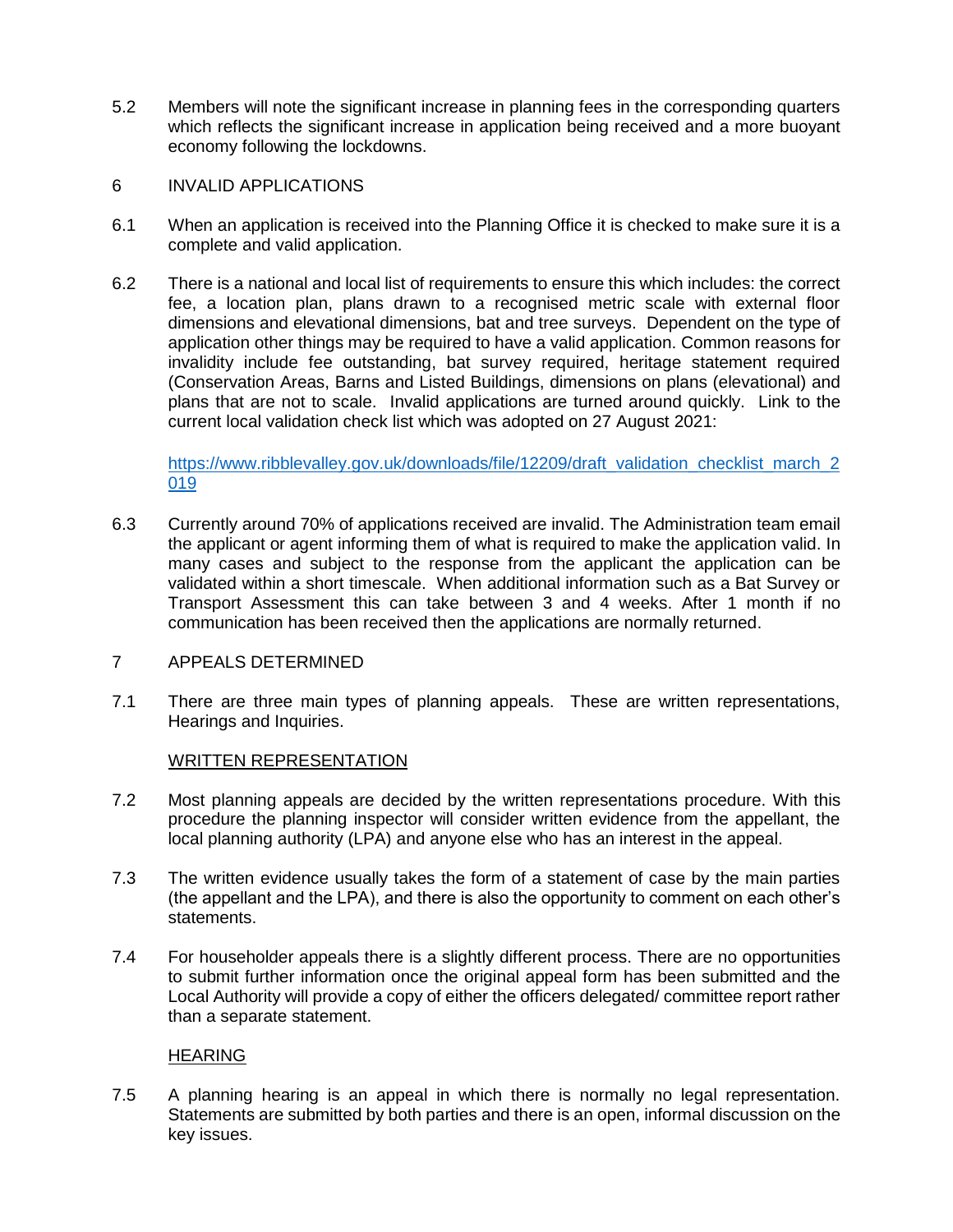# PUBLIC INQUIRY

7.6 An Inquiry is more formal process and there is normally legal representation who cross examine witnesses.

### 8. APPEAL DECISIONS

QTR 1 01/04/2020 – 30/6/2020

| <b>Planning Appeals Determined</b> | Number | Allowed | <b>Dismissed</b> | % Allowed |
|------------------------------------|--------|---------|------------------|-----------|
| <b>Written Representations</b>     |        |         |                  | 0%        |
| Hearings                           |        |         |                  |           |
| Inquiry                            |        |         |                  |           |
| Householder                        |        |         |                  | 66.66%    |

### QTR2 01/07/2020 – 30/9/2020

| <b>Planning Appeals Determined</b> | Number | Allowed | <b>Dismissed</b> | % Allowed |
|------------------------------------|--------|---------|------------------|-----------|
| <b>Written Representations</b>     |        |         |                  | 0%        |
| Hearings                           |        |         |                  | 0%        |
| Inquiry                            |        |         |                  | 0%        |
| Householder                        |        |         | 4                | 0%        |
|                                    |        |         |                  |           |

# QTR3 01/10/2020 – 31/12/2020

| <b>Planning Appeals Determined</b> | Number | Allowed | <b>Dismissed</b> | % Allowed |
|------------------------------------|--------|---------|------------------|-----------|
| <b>Written Representations</b>     |        |         |                  | 0%        |
| Hearings                           |        |         |                  | 25%       |
| Inquiry                            |        |         |                  | 0%        |
| Householder                        |        |         | U                | 0%        |
|                                    |        |         |                  |           |

### QTR4 1/01/2021 – 31/03/2021

| <b>Planning Appeals Determined</b> | Number | Allowed | <b>Dismissed</b> | % Allowed |
|------------------------------------|--------|---------|------------------|-----------|
| <b>Written Representations</b>     |        |         |                  | 0%        |
| Hearings                           |        |         |                  | 0%        |
| Inquiry                            |        |         |                  | 0%        |
| Householder                        | n      |         |                  | 33.33%    |

# QTR1 01/04/2021 – 30/06/2021

| Planning Appeals Determined   Number | Allowed | <b>Dismissed</b> | % Allowed |
|--------------------------------------|---------|------------------|-----------|
| <b>Written Representations</b>       |         |                  | 25%       |
| Hearings                             |         |                  |           |
| <b>Inquiry</b>                       |         |                  |           |
| Householder                          |         |                  |           |